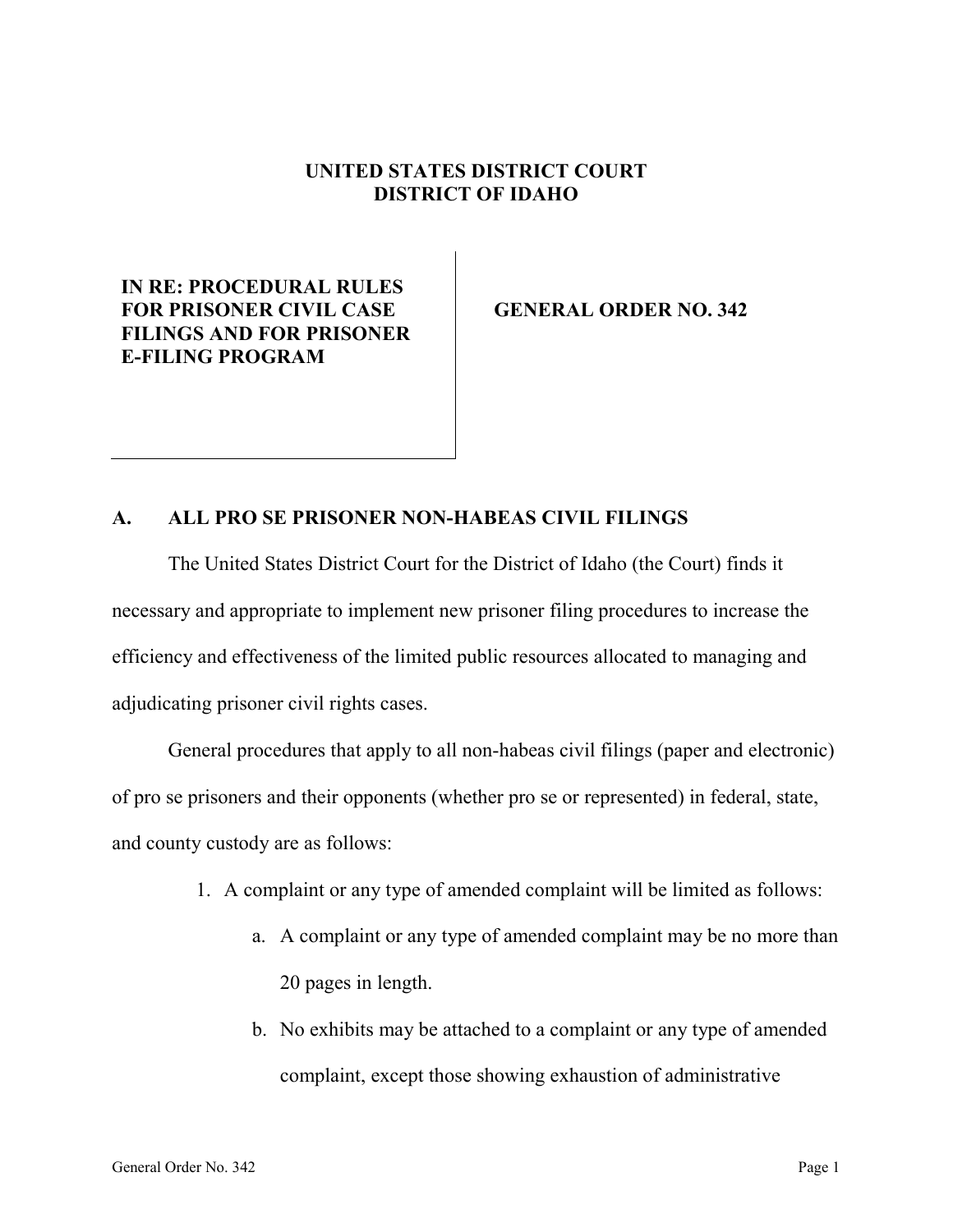remedies.

- c. No affidavits may be attached to a complaint or any type of amended complaint. Instead, affidavits must be exchanged with disclosure statements or attached as exhibits to motions, responses to motions, or replies to motions.
- d. Multiple plaintiffs cannot bring claims in the same complaint unless plaintiffs meet the permissive joinder requirements in Federal Rule of Civil Procedure  $20(a)(1)$ —that at least one claim of all plaintiffs "aris[es] out of the same transaction, occurrence, or series of transactions or occurrences" and raises "a question of law or fact" common to all plaintiffs.
- e. Claims against multiple defendants within a complaint or any type of amended complaint must meet the requirements in Federal Rule of Civil Procedure  $20(a)(2)$ —that at least one claim against all defendants must "aris[e] out of the same transaction, occurrence, or series of transactions or occurrences" and raise "a question of law or fact common to all defendants." Claims that do not meet these standards must be separated into different lawsuits.<sup>[1](#page-1-0)</sup>

<span id="page-1-0"></span> <sup>1</sup> *See, e.g., George v. Smith*, 507 F.3d 605, 607 (7th Cir. 2007) (in PLRA context: "A buckshot complaint that would be rejected if filed by a free person—say, a suit complaining that A defrauded the plaintiff, B defamed him, C punched him, D failed to pay a debt, and E infringed his copyright, all in different transactions—should be rejected if filed by a prisoner.").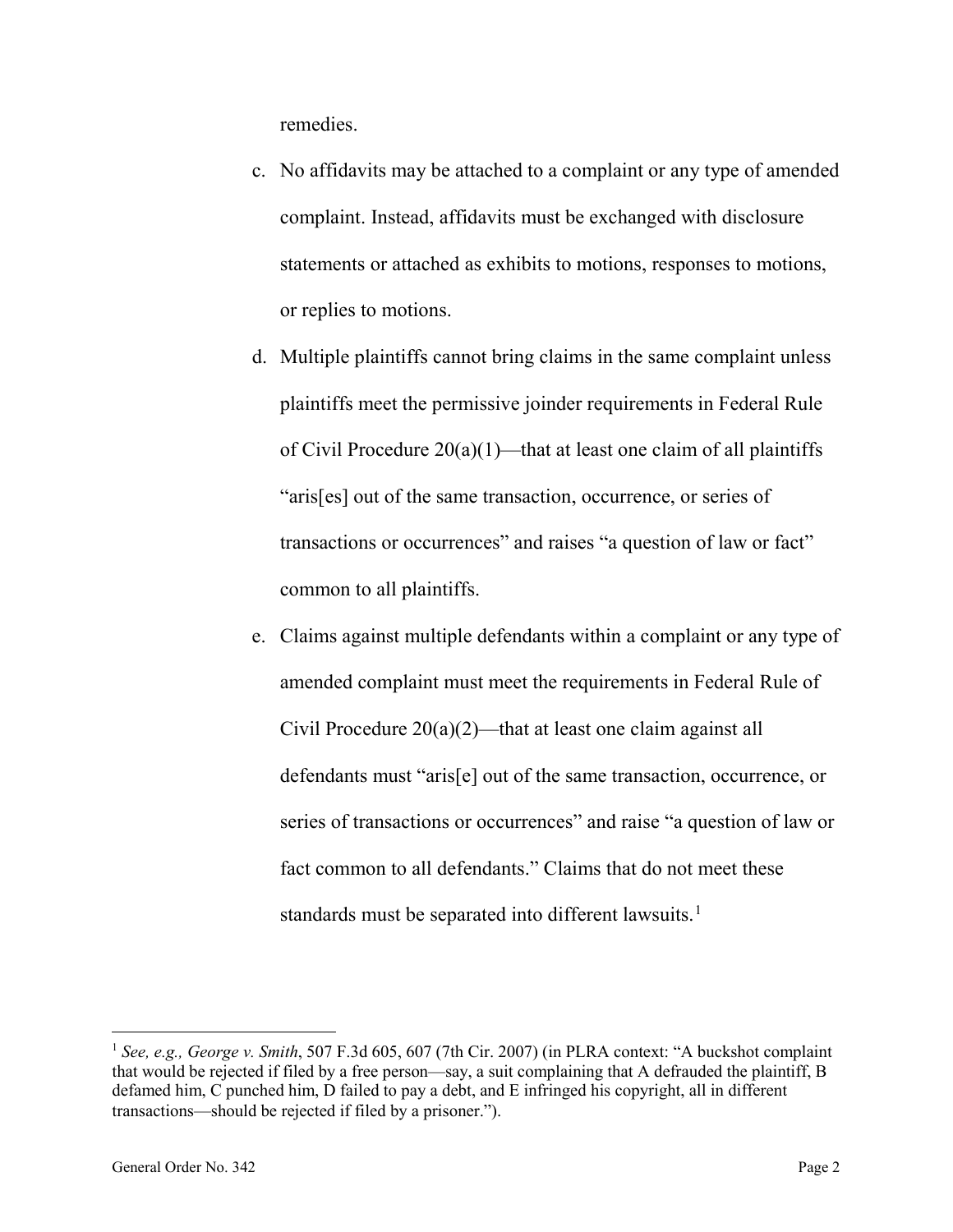- 2. Motions and responses to motions will be limited to no more than 20 pages each. Replies in support of motions will be limited to no more than 10 pages.
- 3. Parties need not include a "standard of law" section in a response to a motion if it repeats the standard of law set forth in the underlying motion, but instead may indicate their agreement with that standard and address any additions or disagreements.
- 4. Parties must not file notices or letters to inform the Court of facts or issues about the subject matter of the case or prison access to courts issues. Notices are to notify the Court of procedural changes, such as changes of address or permissible notices filed by attorneys, such as representation issues. Parties must not use notices or letters to ask the Court to make a decision, but instead must file a motion.
- 5. Affidavits and exhibits that do not support a motion, a response to a motion, or a reply to a motion may not be filed. Rather, affidavits and exhibits are to be filed as attachments in support of a motion, a response to a motion, or a reply in support of a motion.
- 6. An exhibit may be filed only once in any action, regardless of which party filed it first. A party must refer to an exhibit already filed by referencing the filed document by name and date filed, and/or by docket number.
- 7. Prison policies, directives, and standard operating procedures may not be filed as exhibits, unless they are not current versions. Rather, current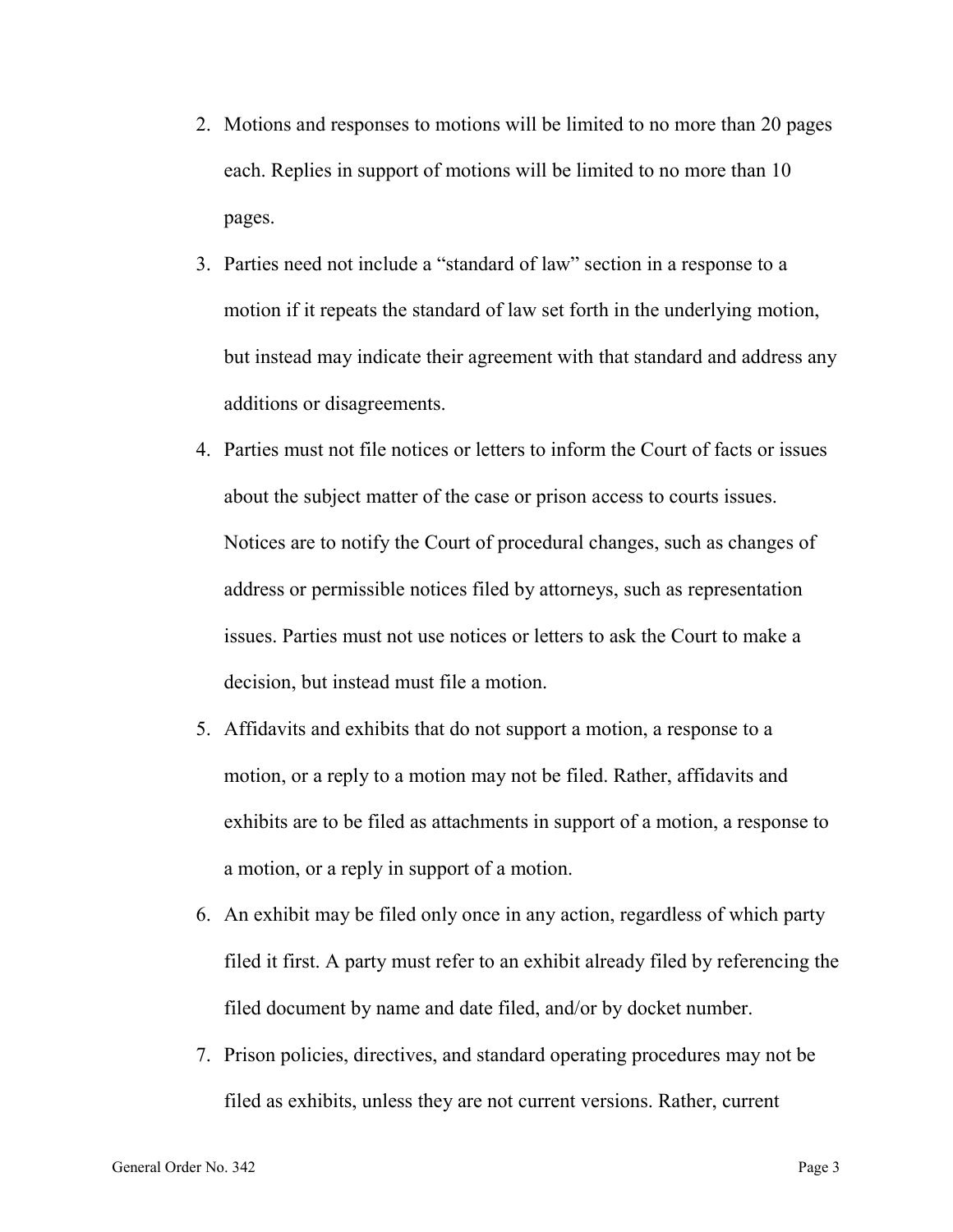versions may be referenced by title and number and the phrase "available online."

- 8. Making paper copies for the Court is no longer needed, unless ordered by the Court.
- 9. A standard disclosure and discovery order issued in each case will apply in all pro se prisoner non-habeas civil cases. The standard order is designed to make prisoner litigation more disclosure-oriented and less discoveryoriented, based on the Court's experience that (1) defendants in prisoner lawsuits tend to hold a disproportionate share of the information and items relevant to a lawsuit, and (2) prisoners often propound discovery that is disproportionate to the needs of the case.

## **B. PRISONER E-FILING PROGRAM**

Following a successful prisoner civil case e-filing pilot program at a single prison facility, the Court is extending implementation of the program to such other prison facilities that can accommodate the program, to be determined at the sole discretion of prison officials.

Adoption of this General Order is not intended to create any personal right or private cause of action for any prisoner based on the extent or lack of an e-filing program in any particular prison facility. Prisoners who are transferred among facilities must use the access to courts program provided at the prison where they reside, regardless of whether the prisoners were or were not previously using the e-filing program at another facility.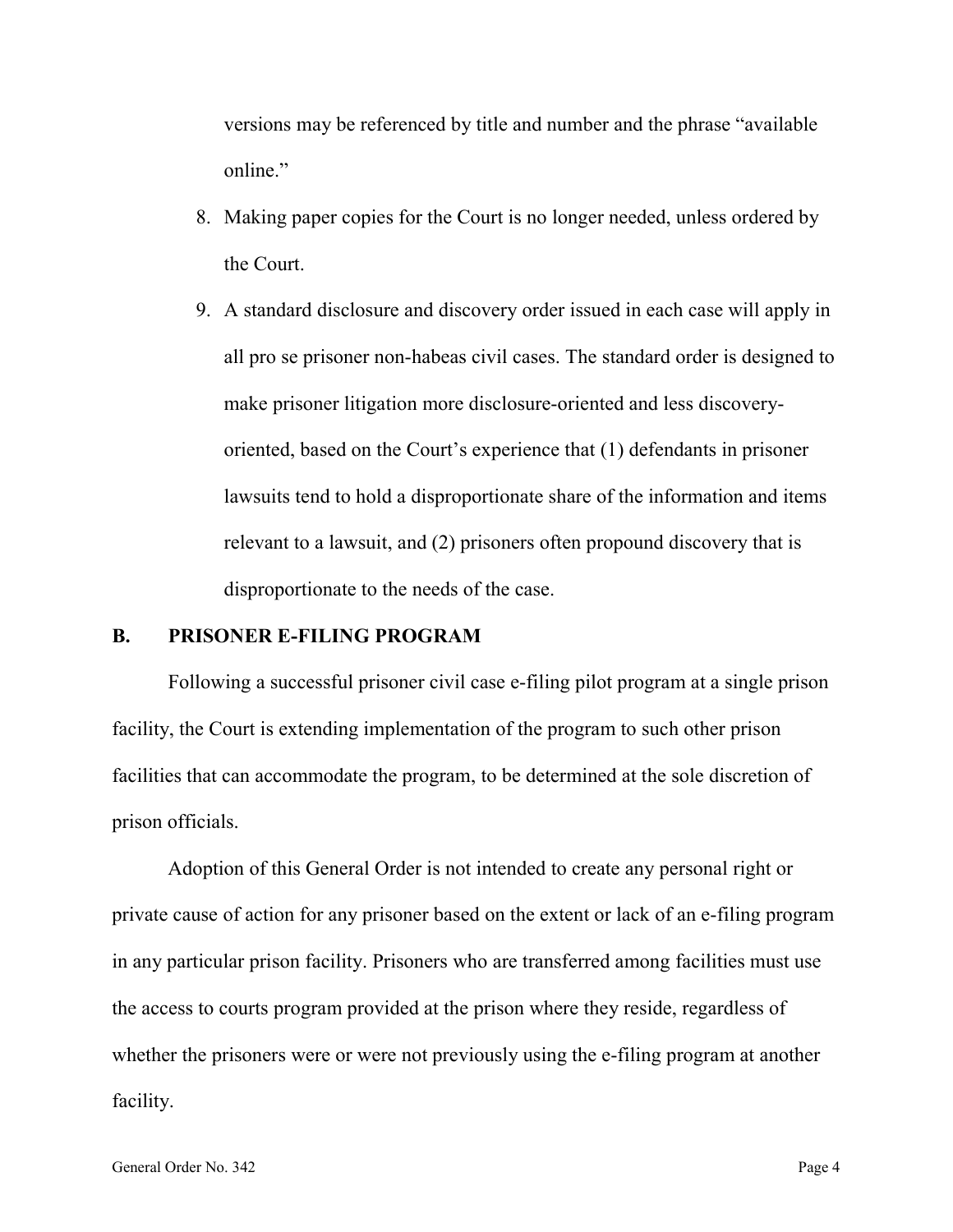This procedure substantially reduces the amount of time the Clerk of Court and Court Staff spend processing prisoner court filings. It also significantly reduces public and prisoner expenditures for postage, paper, envelopes, and copier supplies.

General procedures for the e-filing program are as follows:

- 1. Prisoners who have access to the e-filing program must file all documents in their civil actions via the e-filing program, with the limited exceptions identified in subsection B(3).
- 2. The Clerk of Court and the prison will develop and coordinate prisoner efiling procedures to implement the program, which may be modified from time to time.
- 3. Prisoners will present their original documents to designated prison staff for scanning during the regular business hours of the legal resource center. Staff will place a scan receipt stamp on the original prisoner document, scan the document to transmit it via email to a designated court email inbox address on the same day the document is received from the prisoner, and return the document to the prisoner. If a document fits within an exception for an authorized mailed filing, prison staff will approve the documents for prisoner mailing and issue the prisoner an approval notice to accompany the mailing.
- 4. The Court will e-file the prisoners' documents within the ECF system upon receipt of the email from prison staff. The official filing date and time of a document filed electronically will be the date and time (MT) the document